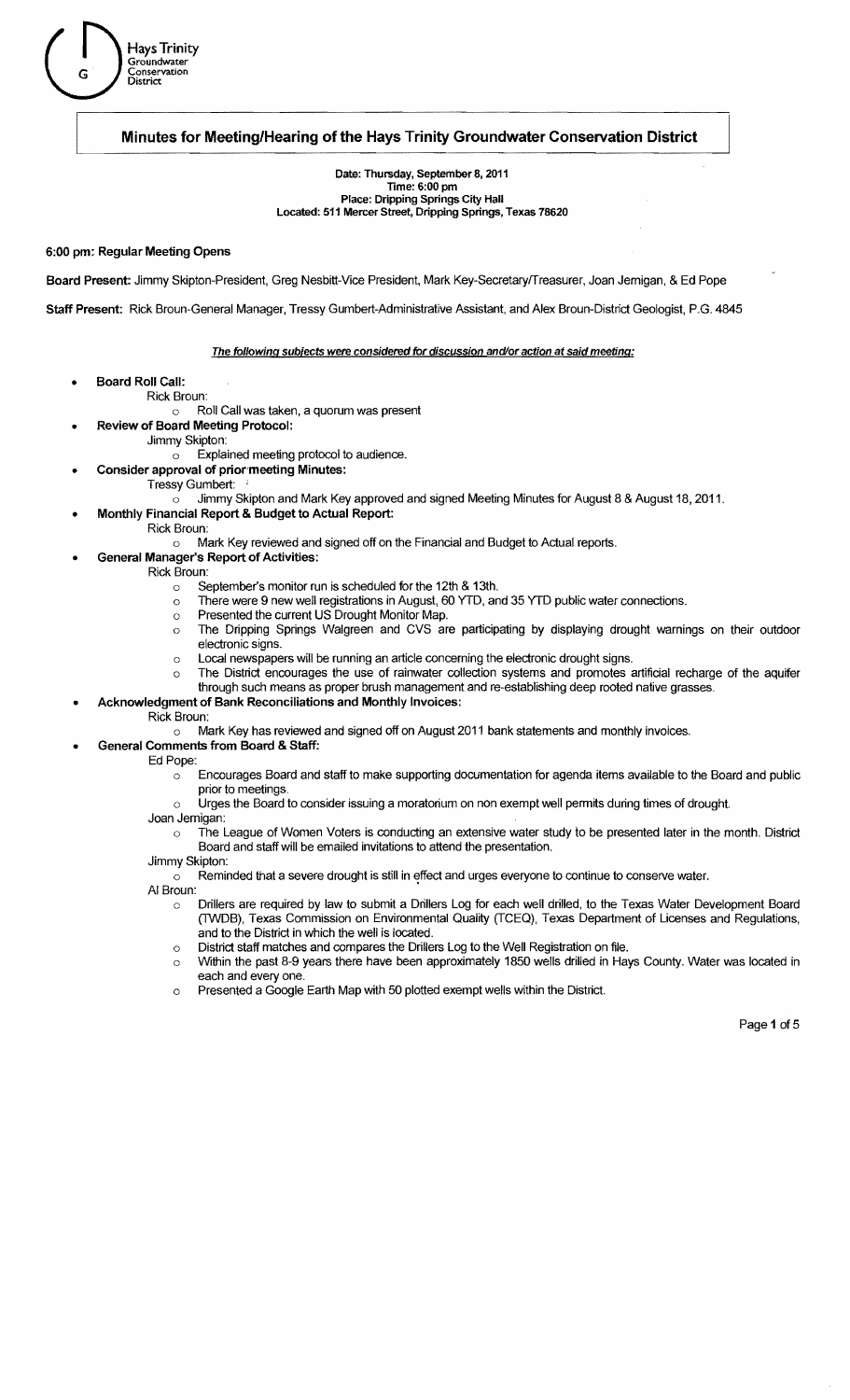#### September 8, 2011 Board Minutes continued

- $\circ$  Water is present and available. If a well is shutdown for a period of time there should be some recovery in water production.
- Public Comments: Non-Agenda Items
	- The following presented: Rudy Villarreal and Ron Ayers

## Agenda Items:

Discuss and Possible Actions on:

1. District Transportation - Rick presented quotes and vehicle options to the Board. A vehicle can be purchased for much less if purchased through the State of Texas Co-Op Program.

# Public Comments:

No public comments provided.

#### Board & Staff:

Jimmy Skipton

- $\circ$  The District is currently borrowing AI Broun's vehicle to do the monitor run.
- o The District needs a vehicle to do the monitor run as well as other District business.
- o The District should be proactive and get out into the community more.
- o Does the Board want to pursue the purchase of District transportation?
- o Recommends moving forward with gathering information and bids to present at the next scheduled Board Meeting. Joan Jernigan
- - $\circ$  Which of the vehicles presented will work best on the monitor run terrain?
	- $\circ$  Can the District get a 60 month bank loan for the purchase of a vehicle?
- **Greg Nesbitt** 
	- In keeping depreciation in mind, how many miles would be put on the vehicle each year?  $\circlearrowleft$
	- o Suggests having a list of general specifications that each proposed vehicle must meet.

#### Ed Pope

 $\circ$  Feels renting is more feasible due to the vehicle being utilized only a few days out of a month.  $\circ$  Purchase of a vehicle needs to be included in the 2012 Budget.

## 2. Resolution 20110830 - Joining State of Texas Co-Op Program

## Public Comments:

No public comments provided.

#### **Motion**

Joan Jernigan: District to join the State of Texas Co-Op Program. Jimmy Skipton: Seconded motion Vote: 5-0 in favor (Jimmy Skipton, Greg Nesbitt, Mark Key, Joan Jernigan, & Ed Pope)

- 3. Update on lawsuit Plaintiffs vs. HTGCD Plaintiffs: Wimberley Valley Watershed Association, Johanna L. Smith, H.K. Acord, Janet Acord, James R. McMeans, and David Glenn Jimmy Skipton
	- o On September 30, 2011 The District's lawyer is attending a meeting on the motion to abate.
	- o The District has spent \$6,000. on the lawsuit so far.

#### Public Comments:

No public comments provided.

## 4. Educational Video

- Joan Jernigan
	- o Gary Zupancic was unable to attend tonight's Board Meeting.
	- Presented the video for Board and public review and input.

Page 2 of 5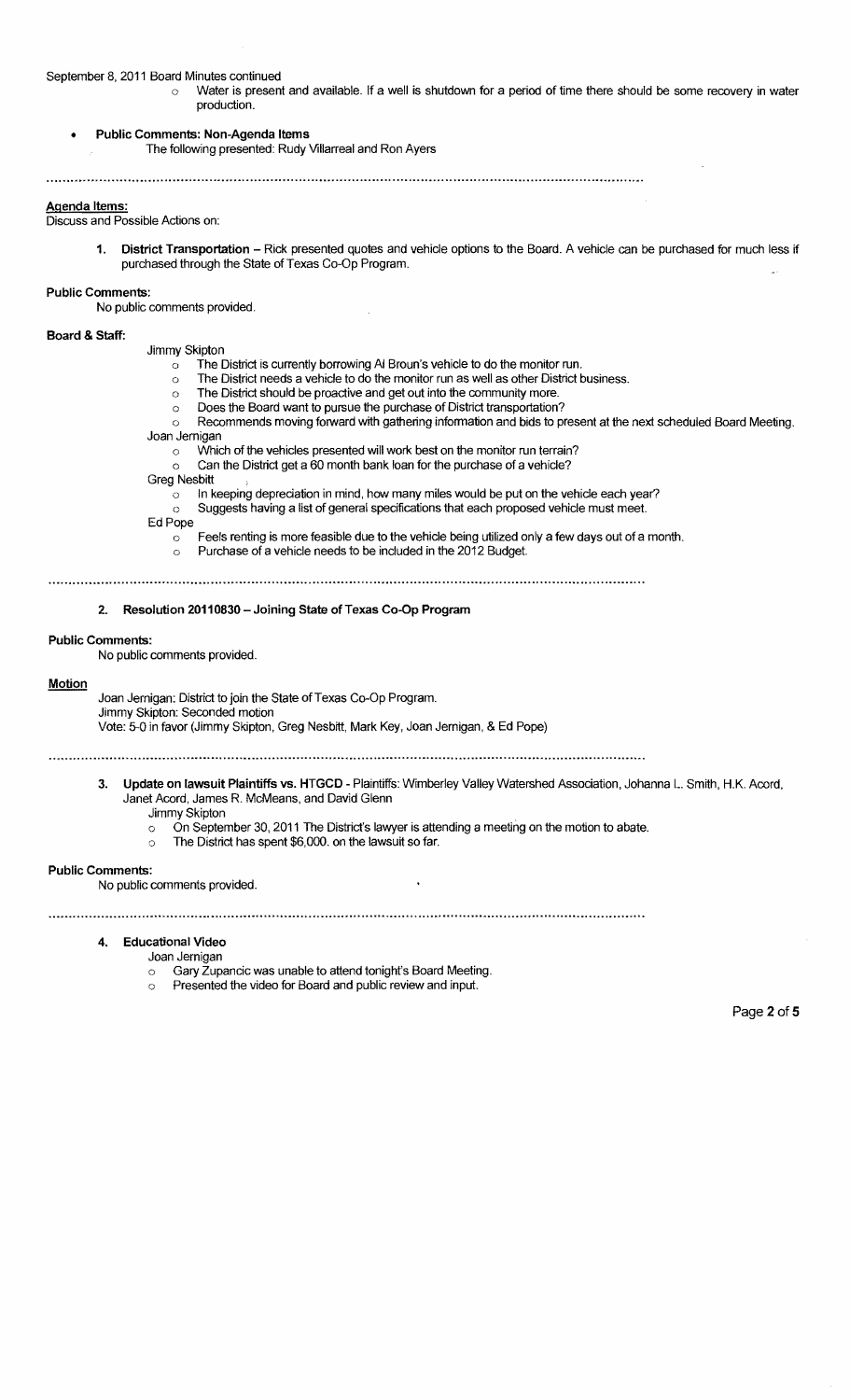## September 8. 2011 Board Minutes continued

## Public Comments:

The following presented: Andrew Backus

## Board & Staff:

|  | Jimmy Skipton |
|--|---------------|
|--|---------------|

|          |   | Credits should be added to the video.                  |
|----------|---|--------------------------------------------------------|
|          | ↷ | Date of video creation needs to be noted on the video. |
| Ed Pope  |   |                                                        |
|          |   | Can video be made available online?                    |
| Al Broun |   |                                                        |

o Video didn't mention aquifer or atlas.

#### **Motion**

Jimmy Skipton: To authorize an additional \$1200 for video editing and production. Ed Pope: Seconded motion

Vote: 5-0 in favor (Jimmy Skipton, Mark Key, Greg Nesbitt, Joan Jernigan, and Ed Pope)

#### 5. Update Board of Directors on contested Renewal Permits

a) Interim-La Ventana, LLC: Bill Davis and Patrick King to present to the Board of Directors

#### Jimmy Skipton

- $\circ$  Bill Davis nor Patrick King are present at the meeting.
- o Email from Bilt Davis stated he is agreeable to a 1-year permit.
- o District is waiting to hear from Patrick King.

#### Public Comments:

The following presented: Rudy Villarreal, Glenn Rosilier

## Board & Staff

- Ed Pope
	- o In regard to public comments, PGMS would need to approach the Board with information as to Bill Davis not having standing. o Commented on his observation of landscaping irrigation at the entrance of La Ventana and it being in violation of the drought restrictions.

#### Mark Key

 $\circ$  Supports a 3-year permit however with neither Bill Davis nor a spokesman for La- Ventana present he feels that the District needs to proceed with a 1-year permit.

#### Motion

Mark Key: To renew La Ventana's permit for 1-year under the same conditions as their temporary permit. Jimmy Skipton: Seconded motion

Vote: 5-0 in Favor (Jimmy Skipton, Mark Key, Joan Jernigan, Greg Nesbitt and Ed Pope)

b) Radiance: Roger Kew and Andrew Backus to present to Board of Directors

#### Andrew Backus

- o Requests a 30 day extension as he has been out of town since filing the contested case.
- Has been communicating with Roger Kew.  $\circ$
- $\circ$  Radiance is different than most retail water providers in that it's well is located in a different subdivision and is surrounded by other residential wells.
- o Increasing Radiance's permit potentially increases interference with neighboring wells.
- o Suggested using Mary Sahs as the hearing examiner.

#### Roger Kew

Has no objection to a 30 day extension.

- o Contacted the list of hearing examiners given to him by the District. They indicated they were not qualified to take a contested case.
- o Mike Schless is a special judge who is qualified and has the experience to handle a contested case. His fee is \$2800.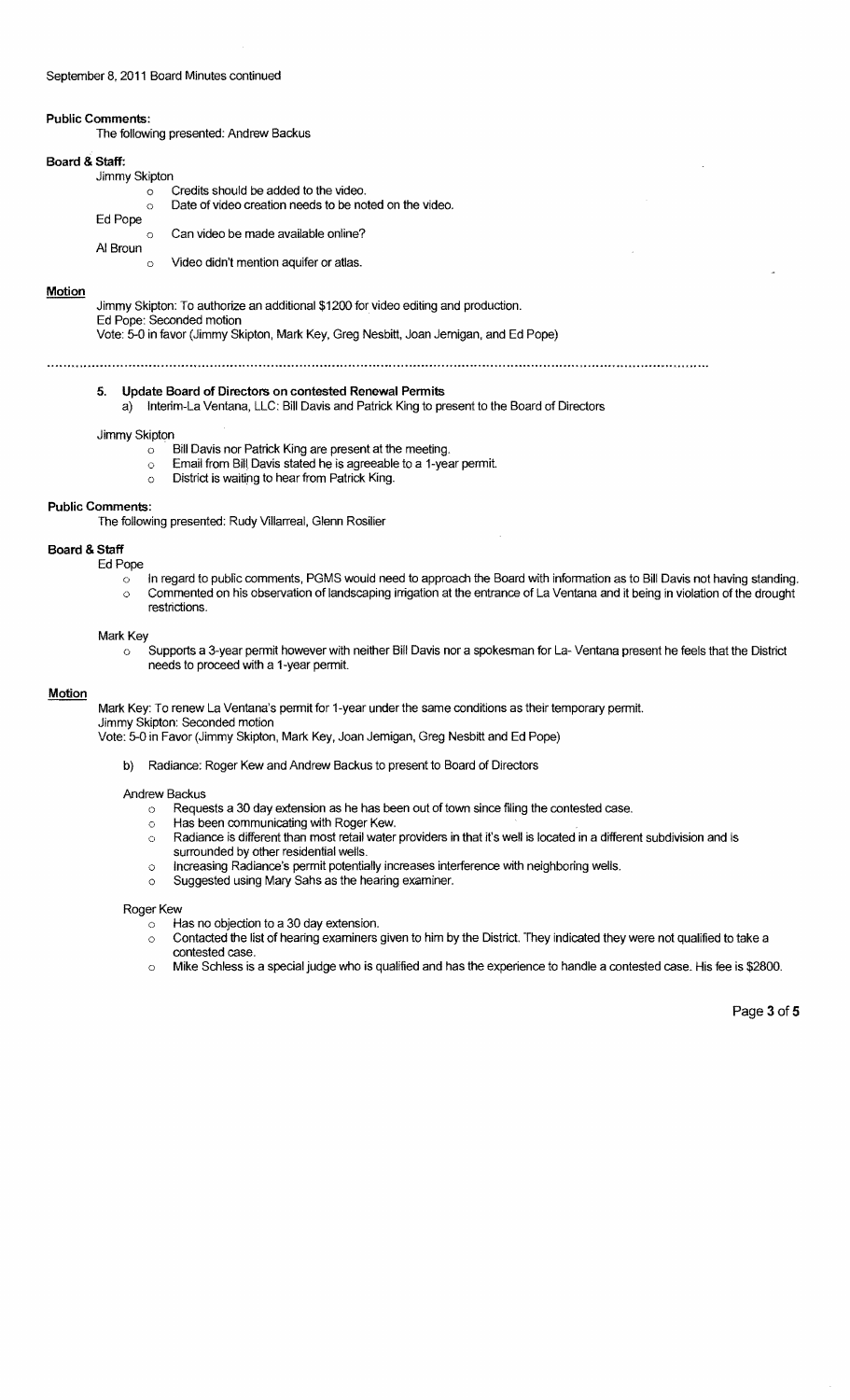#### September 8, 2011 Board Minutes continued

- o After Roger explained the nature of the contested case to Mr. Schiess, Mr. Schiess referred Roger to the "State of Administrative Hearings". Who then referred him to TCEO's Office of Public Interest Council. That office in tum referred Roger to TCEO's Conservation District Division.
- o Recommended that all future communication between himself and Andrew be in writing.

#### Public Comments:

No public comments provided.

## Board & Staff

#### Ed Pope

 $\circ$  Feels a 30 day extension is a reasonable request.

Jimmy Skipton

- $\dot{\circ}$  Stated that his hope was that the parties could come to an agreement, however since that has not happened the next step is to schedule an appointment with a hearing examiner.
- o The Hearing Examiners do not make a judgment; they are to hear the details of the contested case then report
- recommendations to the District Board.
- o By September 22, 2011 Andrew Backus and Roger Kew are to have either worked the contested case issue out amongst themselves or have an appointment scheduled with a hearing examiner.

6. Item # 7 - Appoint a Rule Committee

#### Jimmy Skipton

- $\circ$  The Rule Committee will be made up of a 9 member panel, to include 5 members of the community, 2 Board Members, Rick Broun and Tressy Gumbert
- o Each Board member is to nominate a community member to serve on the committee.
- o Names of nominated committee members will be presented and voted on during the next scheduled Board Meeting.

#### Public Comments:

No public comments provided.

## 7. Item #8 - Dr. Ron White

- Mark Key
	- o Dr. Ron White's water usage is low.
	- o Recommends changing the reporting requirements to once a year.

#### Public Comments:

The following presented: Andrew Backus

## Board & Staff

## AI Broun

o Should make change across the board for users who pump less than a certain amount, don't focus on one single user. **Motion** 

Mark Key: To change reporting status to "reports once a year". Greg Nesbitt: Seconded motion

Vote: 5-0 in Favor (Jimmy Skipton, Mark Key, Joan Jemigan, Greg Nesbitt and Ed Pope)

#### 8. Item #9 - Implementation of S.B. No. 100 regarding conducting election and selecting future election date Jimmy Skipton

- o Counties no longer holding elections on even numbered years in May.
- o Options are: 1) conduct our own election, 2) move election to November, or 3) move election to May in odd numbered years.
- $\circ$  Recommended that the Board gather input and present for vote at next scheduled Board Meeting.

Page 4 of 5